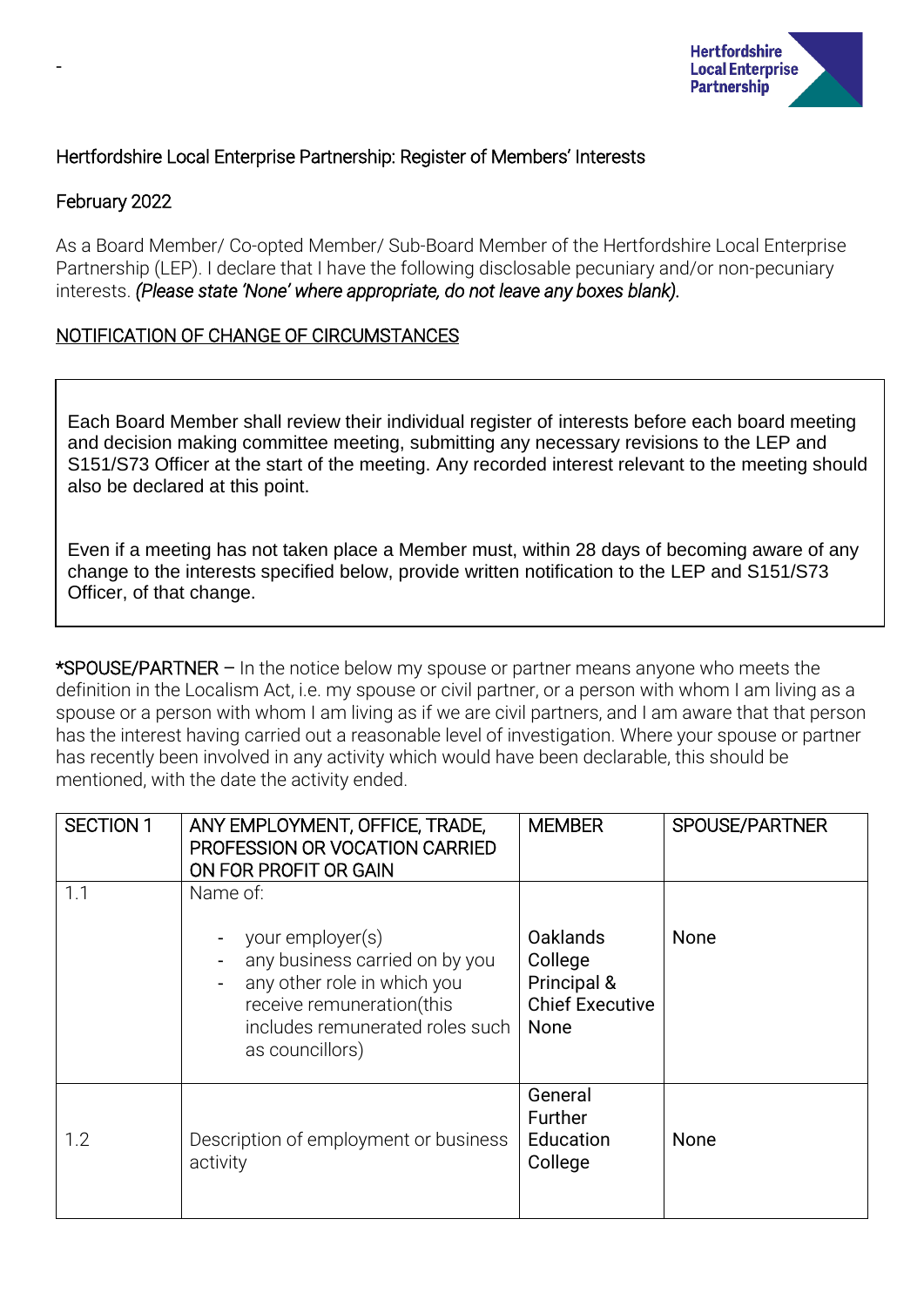

| 1.3              | The name of any firm in which you are<br>a partner                                                                                                                                                                                                                                                                                                                        | None                                                                                                                                                      |                |
|------------------|---------------------------------------------------------------------------------------------------------------------------------------------------------------------------------------------------------------------------------------------------------------------------------------------------------------------------------------------------------------------------|-----------------------------------------------------------------------------------------------------------------------------------------------------------|----------------|
| 1.4              | The name of any company for which<br>you are a remunerated director                                                                                                                                                                                                                                                                                                       | <b>UCSA</b><br>Together<br>Training                                                                                                                       |                |
| <b>SECTION 2</b> | <b>SPONSORSHIP</b>                                                                                                                                                                                                                                                                                                                                                        | <b>MYSELF</b>                                                                                                                                             | SPOUSE/PARTNER |
| 2.1              | Any financial benefit obtained (other<br>than from the LEP) which is paid as a<br>result of carrying out duties as a<br>Member.<br>This includes any payment or financial<br>benefit from a Trade Union within the<br>meaning of the Trade Union and<br>Labour Relations (Consolidation) Act<br>1992 (a)                                                                  | None                                                                                                                                                      | None           |
| <b>SECTION 3</b> | <b>CONTRACTS</b>                                                                                                                                                                                                                                                                                                                                                          | <b>MYSELF</b>                                                                                                                                             | SPOUSE/PARTNER |
| 3.1              | Any contract for goods, works or<br>services with the LEP which has not<br>been fully discharged by any<br>organisation named at 1.1                                                                                                                                                                                                                                      | None                                                                                                                                                      | None           |
| 3.2              | Any contract for goods, works or<br>services entered into by any<br>organisation named at 1.1 where either<br>party is likely to have a commercial<br>interest in the outcome of the business<br>being decided by the LEP in the<br>forthcoming meeting.                                                                                                                  | <b>Oaklands</b><br>College<br>received<br>funding from<br>Hertfordshire<br><b>County Council</b><br>in respect of<br><b>High Needs</b><br><b>Students</b> |                |
| <b>SECTION 4</b> | <b>LAND OR PROPERTY</b>                                                                                                                                                                                                                                                                                                                                                   | <b>MYSELF</b>                                                                                                                                             | SPOUSE/PARTNER |
| 4.1              | Any interest you or any organisation<br>listed at 1.1 may have in land or<br>property which is likely to be affected<br>by a decision made by the LEP.<br>This would include, within the area of<br>the LEP:<br>Any interest in any land in the<br>LEP areas, including your<br>place(s) of residency<br>Any tenancy where the landlord<br>is the LEP and the tenant is a | None                                                                                                                                                      | None           |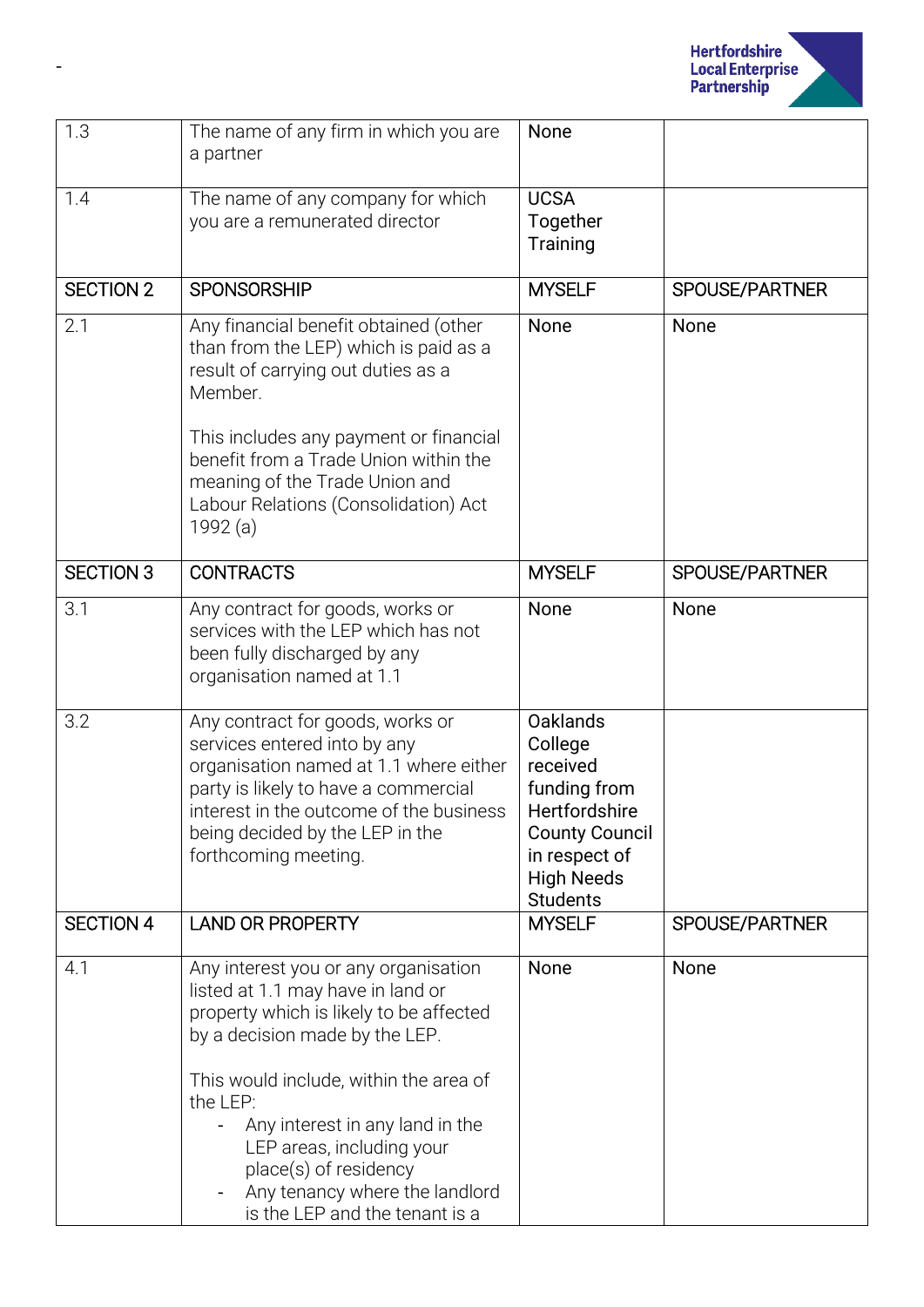

|                  | body in which relevant person<br>has a beneficial interest<br>Any licence for a month or<br>longer to occupy land owned by<br>the LEP<br>For property interests, please state the<br>first part of the postcode and the Local<br>Authority where the property resides. If<br>you own/lease more than one property<br>in a single postcode area, please state<br>this.                                                                                                                                                                                                                             |               |                       |
|------------------|---------------------------------------------------------------------------------------------------------------------------------------------------------------------------------------------------------------------------------------------------------------------------------------------------------------------------------------------------------------------------------------------------------------------------------------------------------------------------------------------------------------------------------------------------------------------------------------------------|---------------|-----------------------|
|                  |                                                                                                                                                                                                                                                                                                                                                                                                                                                                                                                                                                                                   |               |                       |
| <b>SECTION 5</b> | <b>SECURITIES</b>                                                                                                                                                                                                                                                                                                                                                                                                                                                                                                                                                                                 | <b>MYSELF</b> | <b>SPOUSE/PARTNER</b> |
| 5.1              | Any interest in securities of an<br>organisation under 1.1 where:-<br>(a) that body (to my knowledge)<br>has a place of business or land<br>in the area of the LEP; and<br>(b) either-<br>the total nominal value of<br>(i)<br>the securities exceeds<br>£25,000 or one hundredth<br>of the total issued share<br>capital of that body or;<br>if the share capital of that<br>(ii)<br>body is of more than one<br>class, the total nominal<br>value of the shares of any<br>one class in which has an<br>interest exceeds one<br>hundredth of the total<br>issued share capital of<br>that class. | None          | None                  |
| <b>SECTION 6</b> | <b>GIFTS AND HOSPITALITY</b>                                                                                                                                                                                                                                                                                                                                                                                                                                                                                                                                                                      | <b>MYSELF</b> | SPOUSE/PARTNER        |
| 6.1              | Any gifts and/or hospitality received as<br>a result of membership of the LEP<br>(above the value of £50)                                                                                                                                                                                                                                                                                                                                                                                                                                                                                         | None          | None                  |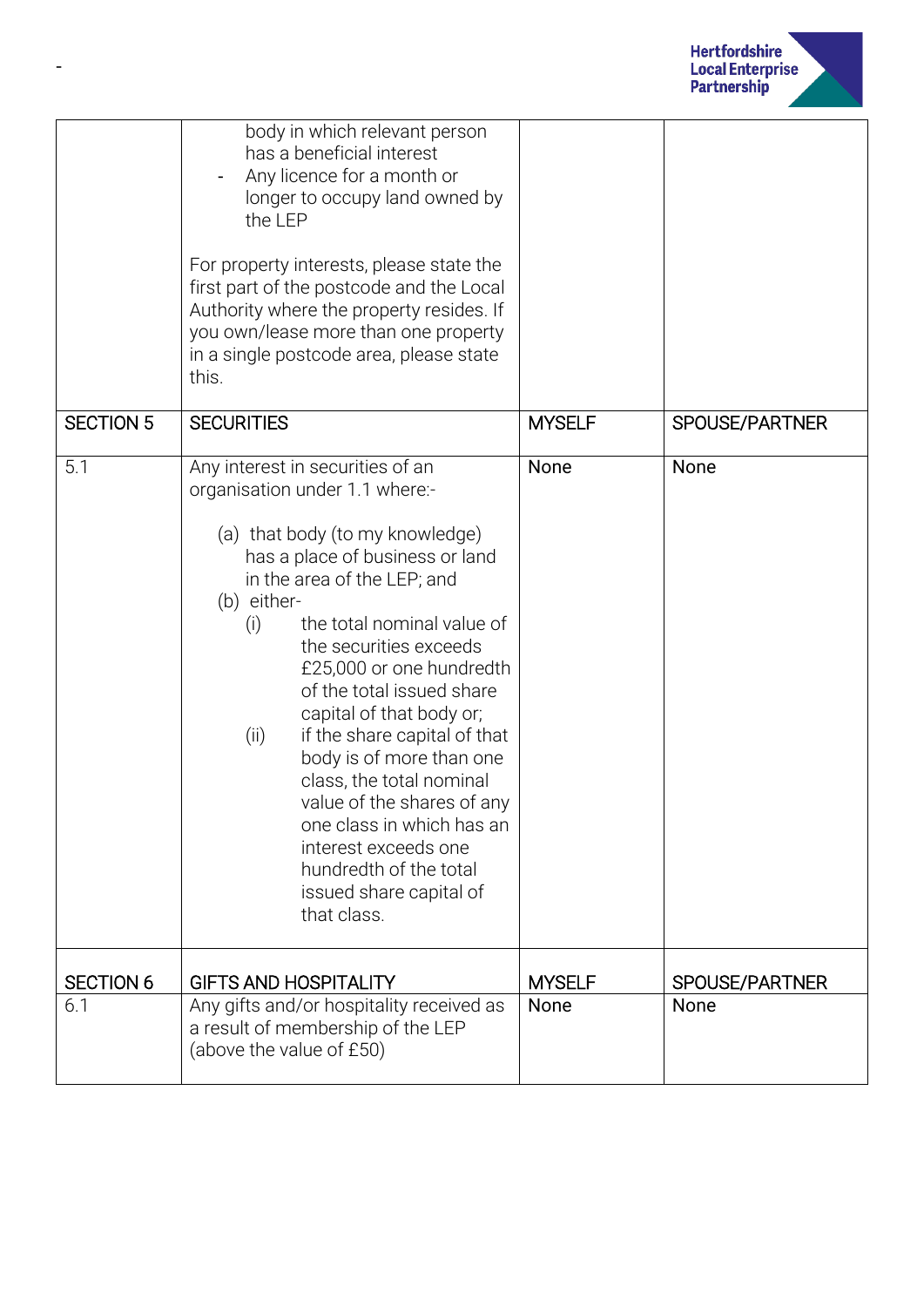

#### OTHER INTERESTS

#### Membership of Organisations

I am a member of, or I am in a position of general control, a trustee of, or participate in the management of:

1. Any body to which I have been appointed or nominated by the LEP:

None

-

2. Any body exercising functions of a public nature - eg school governing body or another LEP:

| University Campus St Albans – Director of Board – Oaklands College shareholder      |
|-------------------------------------------------------------------------------------|
| Together Training Ltd – Oaklands College Board Member, Oaklands College Shareholder |
| Green Triangle – Board Member                                                       |
| Hatfield 2030 Regeneration – Board Member                                           |

3. Any body directed to charitable purposes:

None

4. Any body, one of whose principal purposes includes the influence of public opinion or policy (including any political party or trade union):

None

5. Any local authority (please state any interests you hold as LA leaders/cabinet members for LA land, resources and the LA's commercial interests):

None

6. Any other interest which I hold which might reasonably be likely to be perceived as affecting my conduct or influencing my action in relation to my role.

None